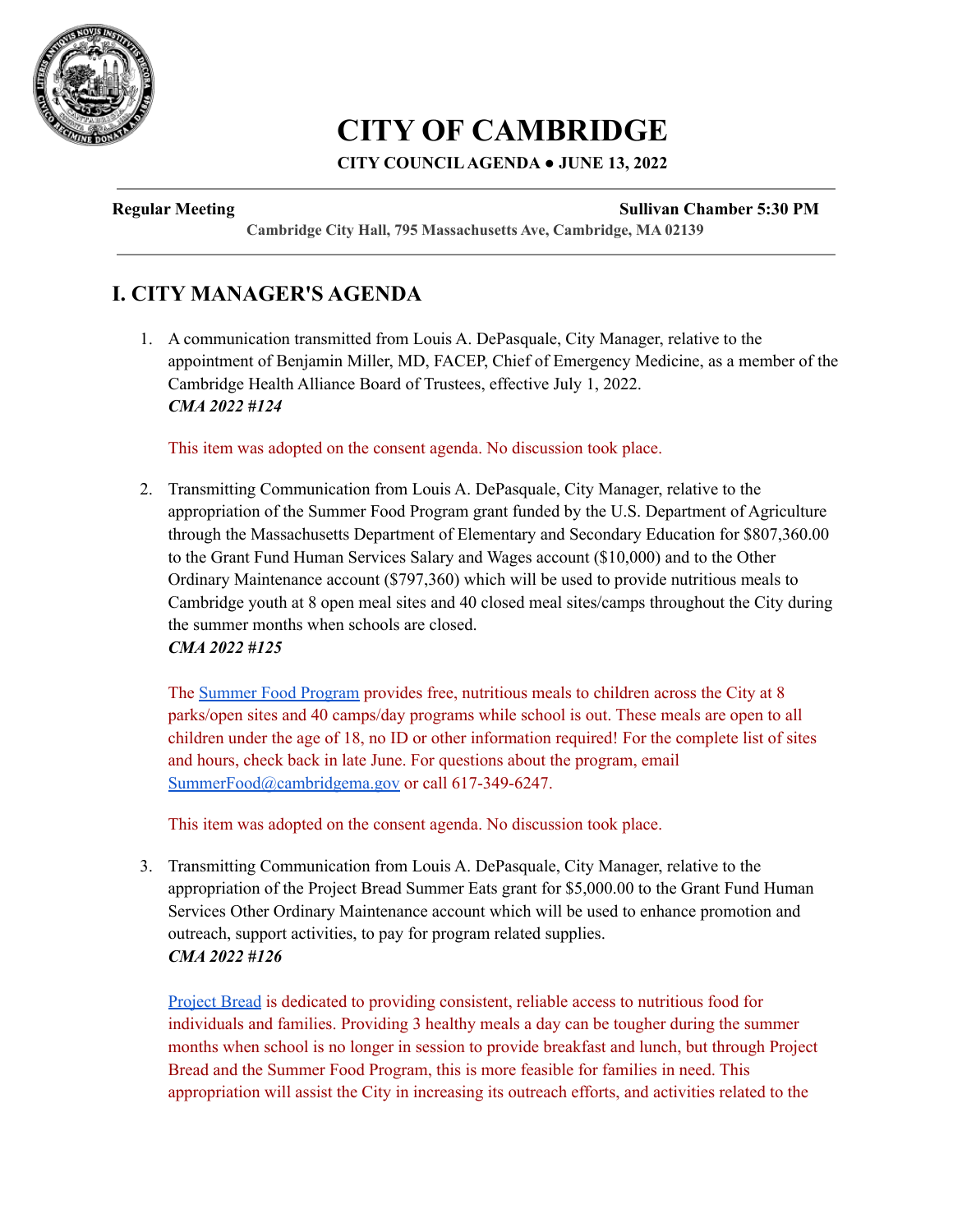Summer Food Program. If you or someone you know would benefit from food insecurity assistance, please contact the Project Bread SNAP hotline at 1-800-645-8333 or visit <https://gettingsnap.org>.

This item was adopted on the consent agenda. No discussion took place.

4. Transmitting Communication from Louis A. DePasquale, City Manager, relative to the appropriation of the Low-Income Home Energy Assistance Program (LIHEAP) grant in the amount of \$115,957.00 funded by the Commonwealth of Massachusetts Department of Housing and Community Development to the Grant Fund Human Service Programs Other Ordinary Maintenance account which will be used to operate LIHEAP serving Cambridge and Somerville. *CMA 2022 #127*

The Low-Income Home Energy Assistance Program provides help to those who need home heating cost assistance. This program works in conjunction with the city of Somerville, and is operated by our Department of Human Service Programs. For eligibility requirements and more information, click [here](https://www.cambridgema.gov/iwantto/applyforfuelassistance).

This item was adopted on the consent agenda. No discussion took place.

5. A communication transmitted from Louis A. DePasquale, City Manager, relative to a Planning Board report with no positive or negative recommendation on the Craig Kelley, et. al. Zoning **Petition** 

## *CMA 2022 #128*

This Zoning [Petition](https://cambridgema.iqm2.com/Citizens/Detail_LegiFile.aspx?Frame=None&MeetingID=4032&MediaPosition=&ID=16446&CssClass=) from former Councillor Craig Kelley seeks to create new categories for the following items: "Shared Vehicle", "Publicly-accessible, Privately-owned Electric Vehicle Charging System", and "Shared Mobility Device." The petition also asks for new associated definitions and additional limitations for the number of Shared Mobility Devices that may be located on a property of less than 10,000 square feet. This would regulate how many shared mobility devices could be at one property. Whie the petition is in line with the City's **[Envision](http://envision.cambridgema.gov)** [Goals](http://envision.cambridgema.gov) and is on par for a greener future, the Planning Board came to the conclusion that this matter does not fall under zoning and would be difficult, if not impossible to enforce. The Planning Board report was referred to the City Council, where we voted to refer it to the petition..

This item was referred to the petition.

6. A communication transmitted from Louis A. DePasquale, City Manager, relative to a Planning Board recommendation to adopt, with additional comments, the Emissions Accounting Zoning Petition.

*CMA 2022 #129*

The rules were suspended to bring Calendar Item 5 forward with this item.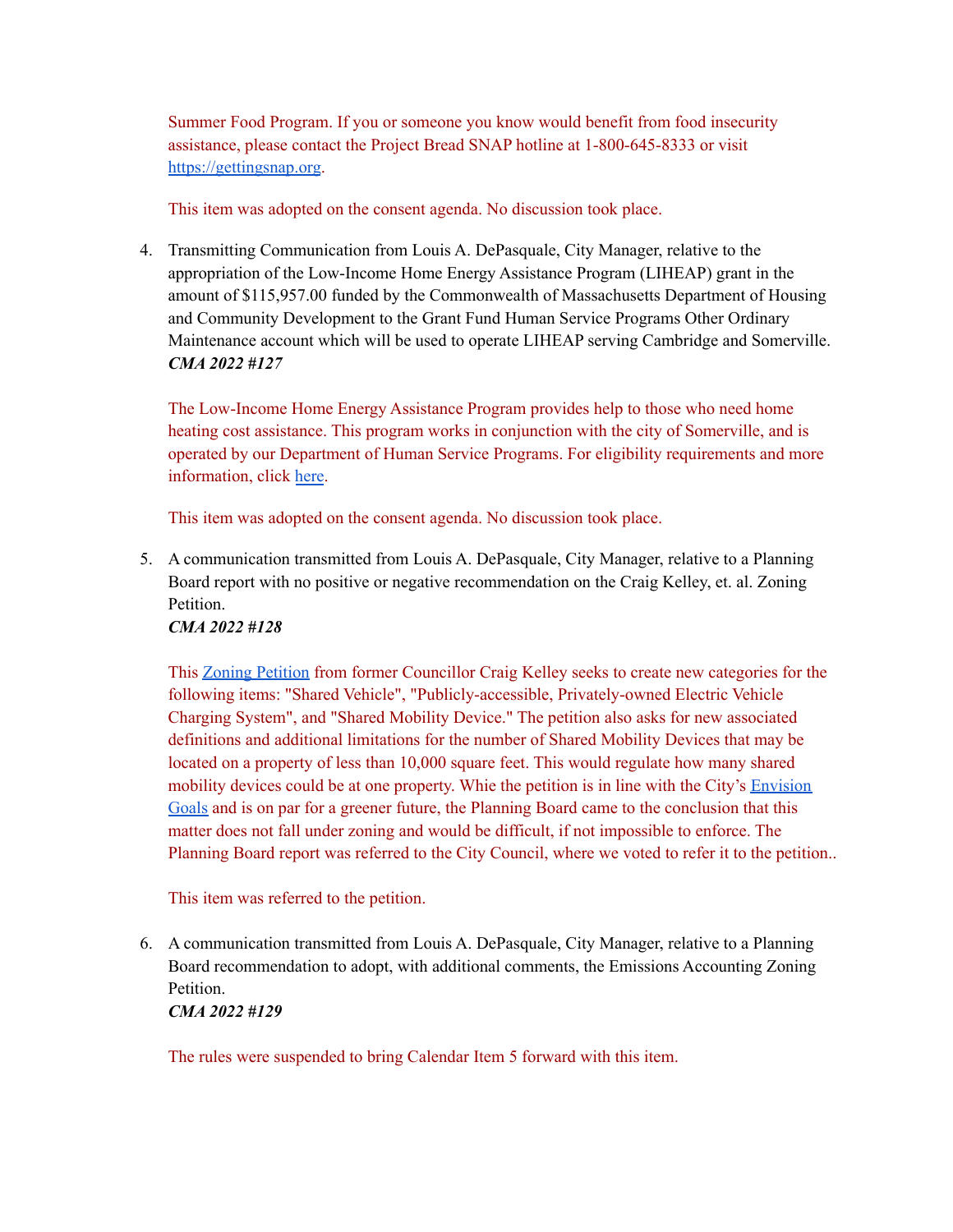There was discussion about the new requirement to have an emissions [assessment](https://cambridgema.iqm2.com/Citizens/Detail_LegiFile.aspx?Frame=None&MeetingID=4032&MediaPosition=&ID=16387&CssClass=) included in the initial design review of new buildings. The Planning Board is in favor of this recommendation, and suggested requiring all new buildings part of the Green Building Project to provide this emissions assessment to be better in line with the Net Zero [Action](https://www.cambridgema.gov/CDD/Projects/Climate/netzerotaskforce#:~:text=In%20December%202013%2C%20the%20City,gas%20emissions%20from%20building%20operations.) Plan.

#### This item was referred to the petition.

7. A communication transmitted from Louis A. DePasquale, City Manager, relative to the second Progress Report due under the Cycling Safety Ordinance (Chapter 12.22 of the Cambridge Municipal Code), which is required to detail "...progress towards meeting the requirements set forth in Subsections C, D, E, F, G, and H. *CMA 2022 #130*

This item provides an update on the progress of the Mass Ave Bike Lane project. There was discussion about Councillor Toner working with the Traffic, Parking & Transportation Department to come up with a supplemental report to answer constituent questions that have arisen and were not answered in this report around economic impacts, the advisory committee that has yet to be formed, and others. The City Manager responded to this request by agreeing to an addendum to the original report provided here that Councillor Toner and Director of Traffic, Parking & Transportation Joe Barr will work together prior to presentation to the full City Council.

#### This item was placed on file.

8. A communication transmitted from Louis A. DePasquale, City Manager, relative to order requesting the appropriation and authorization to borrow \$49,000,000 to provide additional funds for the construction of the Tobin Montessori and Vassal Lane Upper Schools project located at 197 Vassal Lane.

There was discussion about this drastic increase in price to finish the Tobin Montessori and Vassal Lane Upper Schools project, and it was shared that due to rising costs of materials, as well as supply chain issues and general inflation, this number is disappointing, but on par for construction projects today. It was expressed by the body that we should do all we can to build schools efficiently and cost effectively, in order to ensure that there are funds available for other school buildings that have not yet been touched. It was suggested that a running list with materials and cost be made available to the public so residents can see where the money is going. The full cost of this project will now be over \$300 million dollars, much higher than we had originally agreed to, however the design was concepted with the community and to change the design or scope at this point is not advisable.

This item was passed to a second reading by a vote of 8-1. Councillor Zondervan voted no.

The rules were suspended to vote on reconsideration.

Reconsideration failed, making this item final.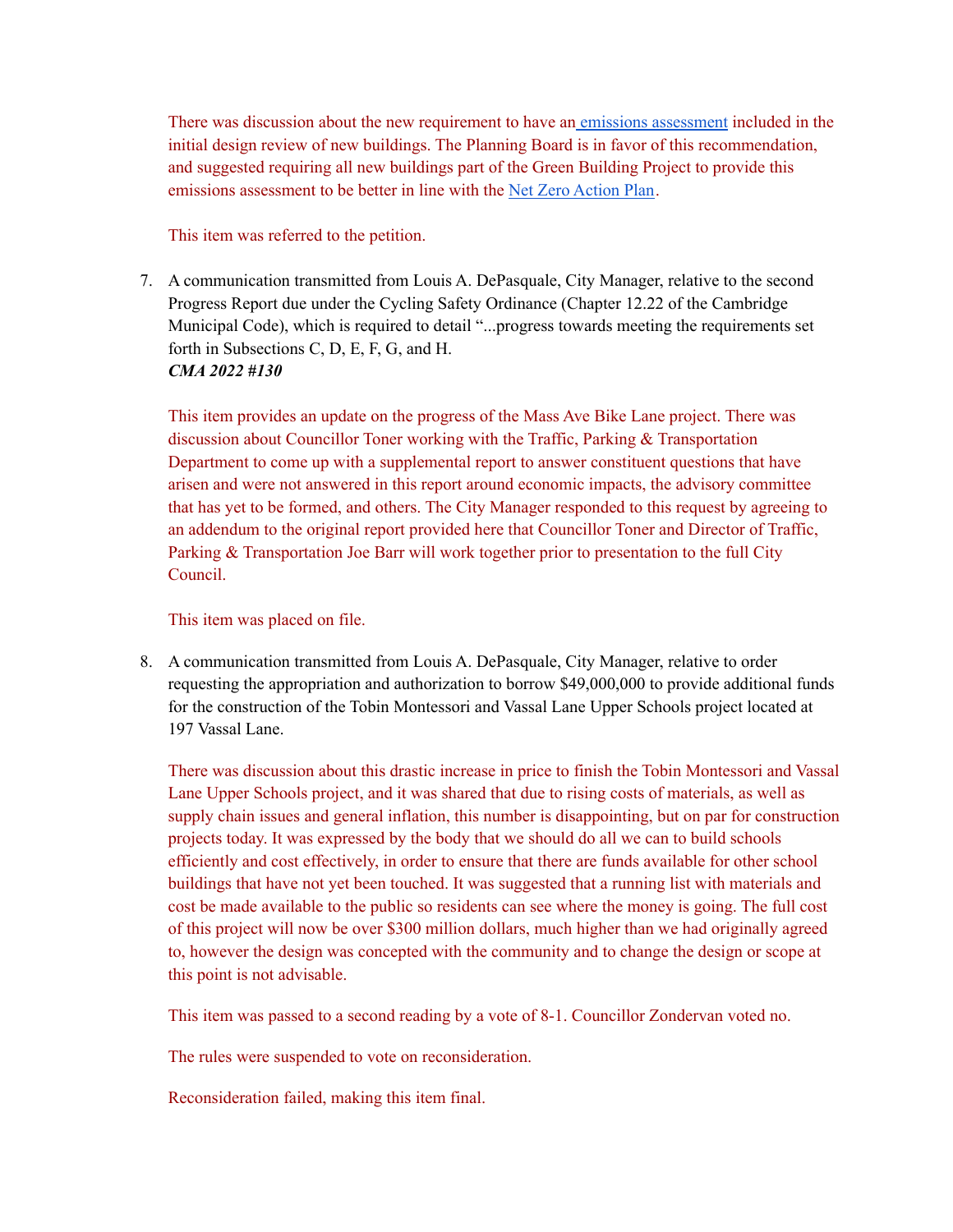9. A communication transmitted from Louis A. DePasquale, City Manager, relative to Awaiting Report Item Number 22-15, which requested a review of recent crashes at the intersection of Broadway and Highland Avenue.

*CMA 2022 #132*

This communication is in response to the [policy](https://cambridgema.iqm2.com/Citizens/Detail_LegiFile.aspx?ID=15883) order I submitted in March asking the City Manager, Traffic, Parking & Transportation Department, and the Police Department to look into safety measures that can be added to the intersection of Broadway and Highland Ave. After [reviewing](https://cambridgema.iqm2.com/Citizens/Detail_LegiFile.aspx?Frame=None&MeetingID=4032&MediaPosition=&ID=16480&CssClass=) crashes at the intersection over the last three years, it was determined that there was only one serious crash, but the following safety measures will be put in place to better protect pedestrians:

- Restrict one parking space on Broadway on the northeast corner of the intersection, to improve the visibility of pedestrians waiting to cross Broadway.
- Add pedestrian crossing warning signs on the left side of Broadway in both directions, to better mark the crosswalks on Broadway.

This item was adopted on the consent agenda. No discussion took place.

10. A communication transmitted from Louis A. DePasquale, City Manager, relative to a recommendation that the City Council approve an Order to take by a so-called "friendly" eminent domain proceeding a 3- story office building comprising approximately 25,385 square feet (30,227 square feet with usable basement space) on a 0.23 acre lot located at 689 Massachusetts Avenue, Cambridge, MA 02139 *CMA 2022 #133*

The [purchase](https://cambridgema.iqm2.com/Citizens/Detail_LegiFile.aspx?Frame=None&MeetingID=4032&MediaPosition=&ID=16476&CssClass=) of this building will allow for more office space for City Departments that are currently overcrowded as the City has expanded its workforce over the years. The 3-story building is currently occupied by one company, UUSC on a 5-year lease, with a one-time option to renew for an additional 5 years. This will allow for this building to be used for purposes other than office space in the future when UUSC moves out.

The appropriation of \$11,551,208 from Free Cash to the General Fund Law Department Travel and Training (Judgment and Damages) Account to cover the *pro tanto* payment was approved 9-0.

The order of taking was approved 9-0.

The second appropriation of \$2,212,349 from Free Cash to the General Fund Law Department Travel and Training (Judgement and Damages) Account to fund the settlement of UUSC's remaining eminent domain damages claim was approved 9-0.

The third appropriation of \$2,750,000 from Free Cash to develop plans, acquire the fit-out and furnishings and to undertake minor renovations for City departments to use and occupy the building for municipal office use was approved 9-0.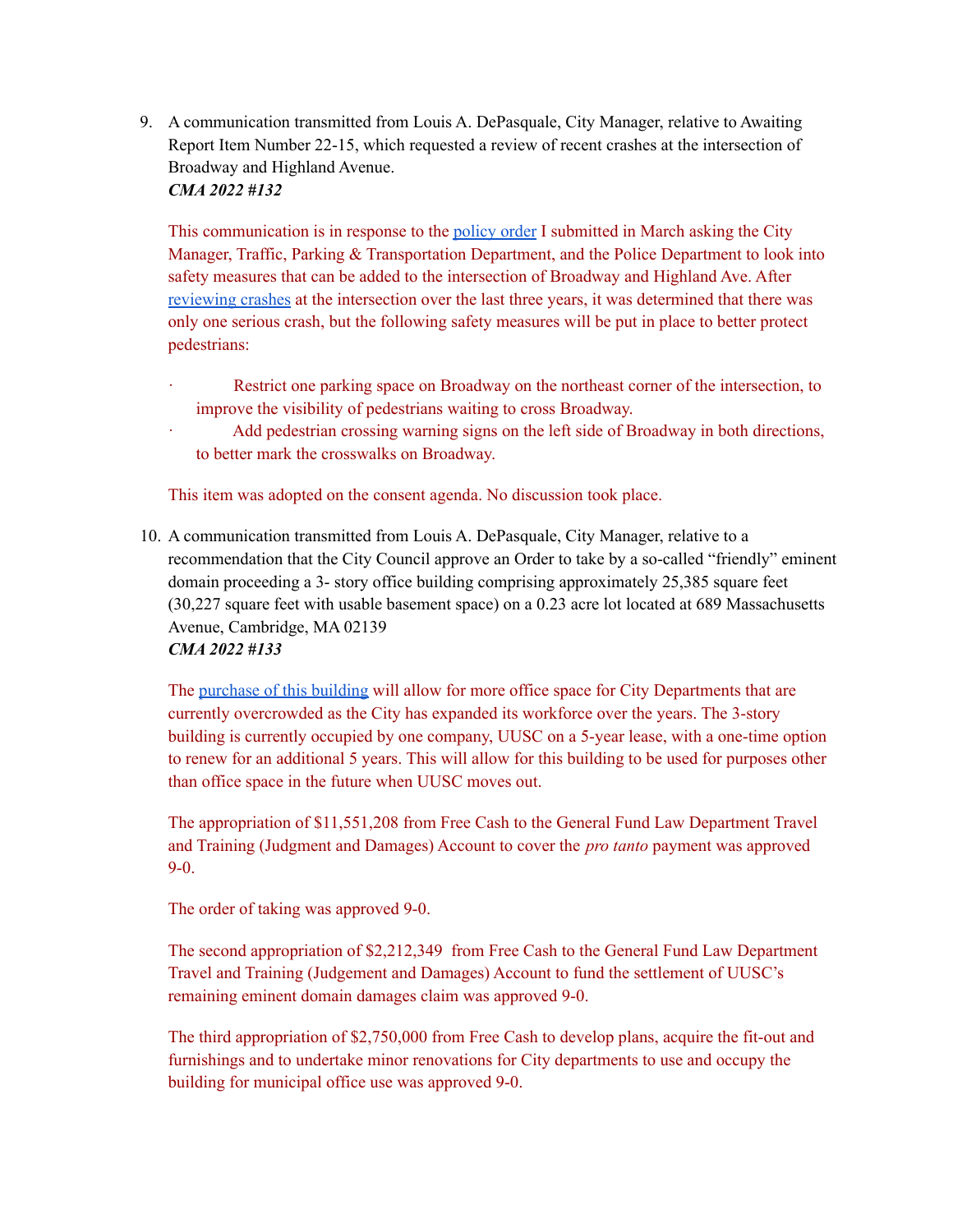The rules were suspended to vote on reconsideration. Reconsideration failed, making this item final.

11. Transmitting Communication from Louis A. DePasquale, City Manager, relative to the appropriation of the Drinking Water Supply Protection (DWSP) Grant from the Executive Office of Energy and Environmental Affairs (EEA) for \$102,968.50 to the Public Investment Fund Water Department Extraordinary Expenditures account which will be used for the for the Twin Pond Land Acquisition Project. *CMA 2022 #134*

This item was adopted on the consent agenda. No discussion took place.

## **II. CALENDAR**

## **CHARTER RIGHT**

1. That the City Manager is requested to direct the Traffic, Parking and Transportation Department review the area around the crosswalks at Glacken Field and consider possible traffic calming efforts and safety measures to improve pedestrian safety. **CHARTER RIGHT EXERCISED BY COUCILLOR TONER IN COUNCIL JUNE 6, 2022 POR 2022 #113**

It was reported that the City is already working on a new sidewalk path to Glacken field to mitigate traffic incidents. Councillor Toner proposed the following amendment by substitution:

| WHEREAS:        | Glacken Field has recently reopened and there is an increased amount of<br>activity from the golf course, the baseball fields and tot lot; and                                                                                                                                                                                                                                                                |
|-----------------|---------------------------------------------------------------------------------------------------------------------------------------------------------------------------------------------------------------------------------------------------------------------------------------------------------------------------------------------------------------------------------------------------------------|
| WHEREAS:        | The increased activity results in families and children crossing back and<br>forth at different points along Huron Avenue; and                                                                                                                                                                                                                                                                                |
| <b>WHEREAS:</b> | \$1.2 Million was budgeted for a Sidewalk / Path connection for cyclists and<br>pedestrians travelling between Fresh Pond Parkway and Glacken Field as<br>part of the Reconstruction of Glacken Field and Playground; be it                                                                                                                                                                                   |
| ORDERED:        | That the City Manager be and hereby is requested to report to the City<br>Council on the progress being made towards the completion of the new<br>path and direct the Traffic, Parking and Transportation Department to<br>review the area around the crosswalks at Glacken Field and consider any<br>immediate traffic calming efforts and safety measures to improve safety for<br>all parties in the area. |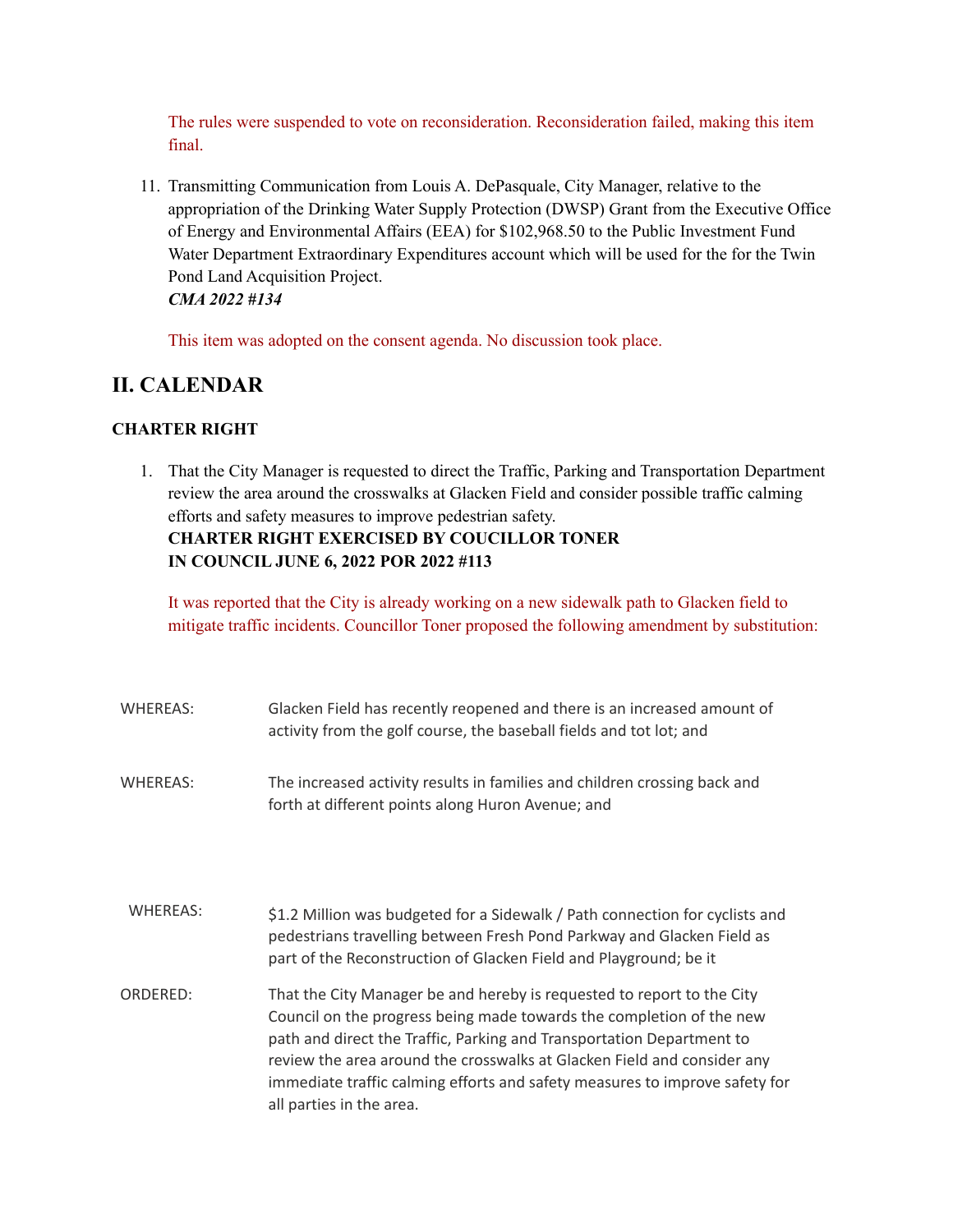This amendment was adopted.

This policy order was adopted as amended.

2. A communication was received from Mayor Siddiqui, transmitting a communication about the Charter Review Committee. **CHARTER RIGHT EXERCISED BY COUCILLOR AZEEM IN COUNCIL JUNE 6, 2022 COF 2022 #73**

The rules were suspended to bring Calendar Item #3 forward with this item.

The communication was placed on file.

3. Creation of an Ad-Hoc Committee for ad-hoc committee for the purpose of reviewing and selecting self-nominated residents and stakeholders to be on the Charter review Commission. **CHARTER RIGHT EXERCISED BY COUCILLOR AZEEM IN COUNCIL JUNE 6, 2022 POR 2022 #114 ON THE TABLE**

The rules were suspended to bring this item forward with Calendar Item #2.

Councillor Nolan offered amendments to the original policy order to ensure there was room for discussion in regards to this process, and added clarity around the word "input."

The following amendment from Councilllor Nolan to delete the final "ordered" and replace it with the language below was adopted:

ORDERED: That the ad-hoc committee distribute a self nomination form calling for Charter Review Commission Members as soon as possible and announce the list of commission members by the July 1 deadline.

A second amendment from Councillor Simmons to add an "ordered" was adopted:

| ORDERED: That the City Council make a truly concerted effort to ensure that a diversity of voices,<br>particularly from traditionally underrepresented and marginalized communities, be<br>represented on this ad-hoc committee; and be it further |
|----------------------------------------------------------------------------------------------------------------------------------------------------------------------------------------------------------------------------------------------------|
|                                                                                                                                                                                                                                                    |

One final amendment to change the word "commission" to "committee" in both the Communication from other officers and the original policy order was adopted.

The policy order was adopted as amended.

┯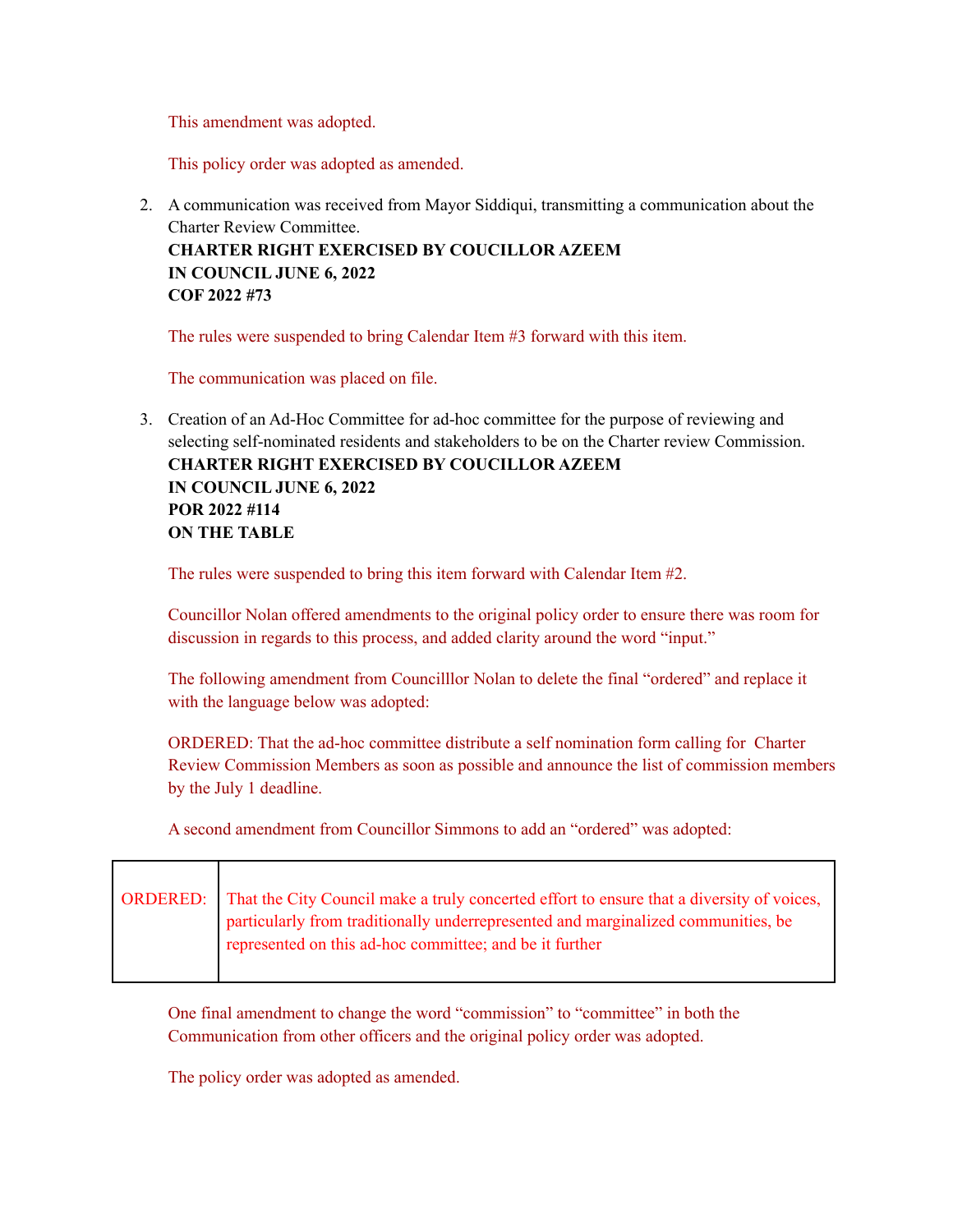4. That the City Manager be and hereby is requested to direct the Director of the Traffic, Parking, and Transportation Department to limit the blocking off of Memorial Drive to vehicular traffic to Sundays.

**TABLED IN COUNCIL JUNE 6, 2022 POR 2022 #102 UNFINISHED BUSINESS**

No action was taken.

5. Amendment to Article 22 of the Zoning Ordinance of the City of Cambridge entitled "SUSTAINABLE DESIGN AND DEVELOPMENT" to insert a new section. **POR 2022 #23**

There was discussion about allowing this current version to expire, then submitting a new version with the added language changes.

The rules were suspended to bring this item forward with City Manager Agenda Item #6.

## **III. APPLICATIONS AND PETITIONS**

1. An application was received from Cambridge School Department requesting permission for 20 temporary banners in Central Square and around CRLS/Broadway announcing "Congratulations CRLS Class of 2022". *APP 2022 #28*

This application was approved.

2. An application was received from Jason Gagnon representing The Friendly Toast, requesting permission for One Awning, One Projecting Sign and One Retractable Awning sign at the premises numbered 1230 Massachusetts Avenue approval has been received from Inspectional Services, Department of Public Works, Community Development Department and abutter. *APP 2022 #29*

This application was approved.

3. An application was received from Joseph Correia representing Kittie Knox Community Cycle Center, requesting permission for an awning and blade sign at the premises numbered 181 Morgan Avenue. Approval has been received from Inspectional Services, Department of Public Works, Community Development Department and abutters. *APP 2022 #30*

Councillor Simmons exercised her Charter Right on this item, halting all discussion and progress on this application until the next regular Council meeting,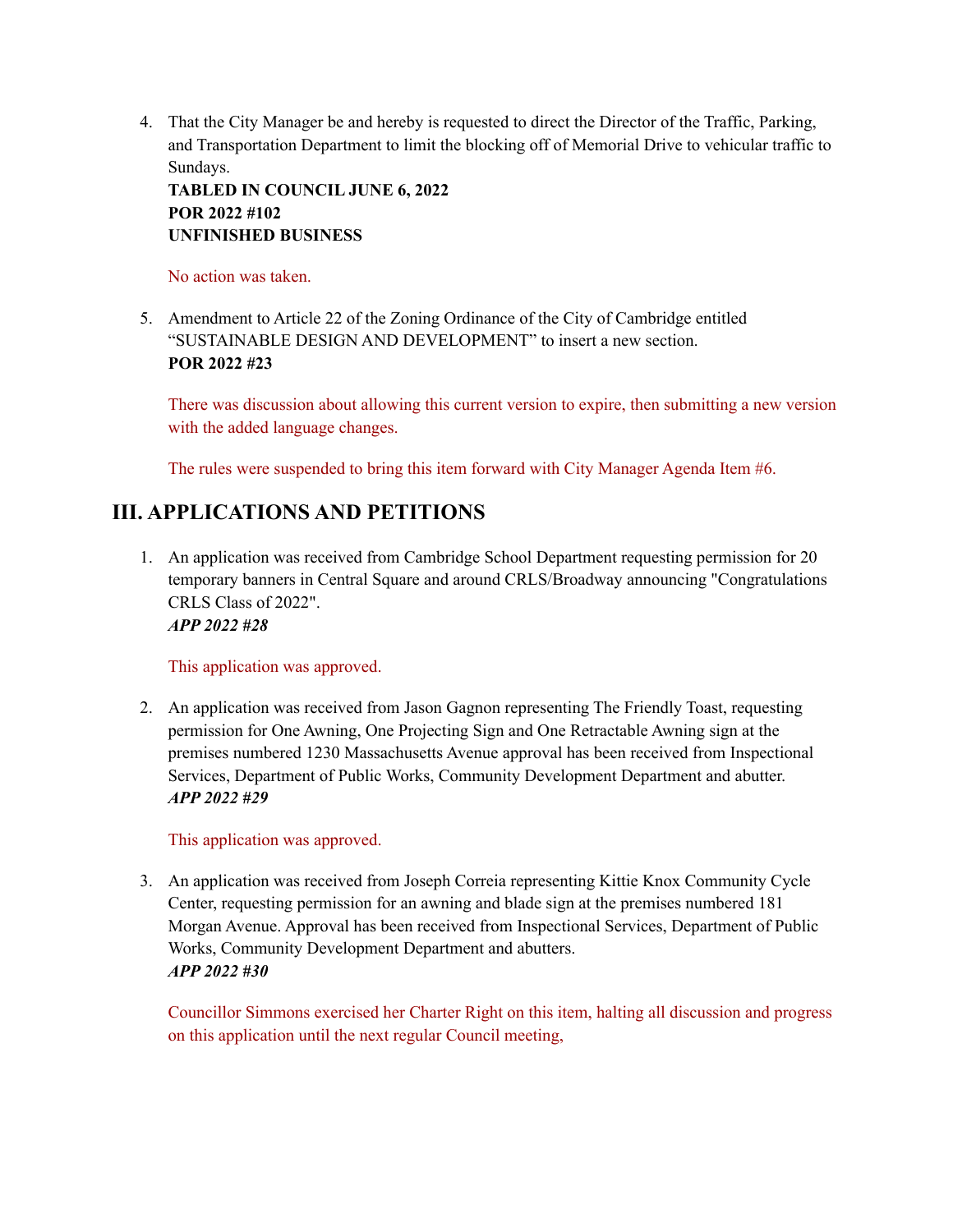## **IV. COMMUNICATIONS**

1. A communication was received from Cynthia Broner, regarding Brattle Street Parking Petition. *COM 527 #2022*

This communication was placed on file.

2. A communication was received from Phyllis Benjamin, regarding Hoyt Field Dog Group petition. *COM 528 #2022*

The rules were suspended to bring PO #1 forward with this item. For more information, see Policy Order #1.

This communication was placed on file.

3. A communication was received from Suzanne Preston Blier, regarding Thank you for your thoughtful selection of a new city manager last night. *COM 529 #2022*

This communication was placed on file.

4. A communication was received from Sheli Wortis, regarding Public comment at 6622 City Manager selection meeting. *COM 530 #2022*

This communication was placed on file.

5. A communication was received from Joseph Poirier, regarding City Council Health Environment Committee Leaf-blower comment. *COM 531 #2022*

This communication was placed on file.

6. A communication was received from Heather Hoffman, regarding Voting in Cambridge Part 2- destroying the ballots. *COM 532 #2022*

This communication was placed on file.

## **V. RESOLUTIONS**

1. Congratulations to William F. Courier on his retirement from the Cambridge Public Library. **Councillor Toner** *RES 2022 #141*

This resolution was adopted.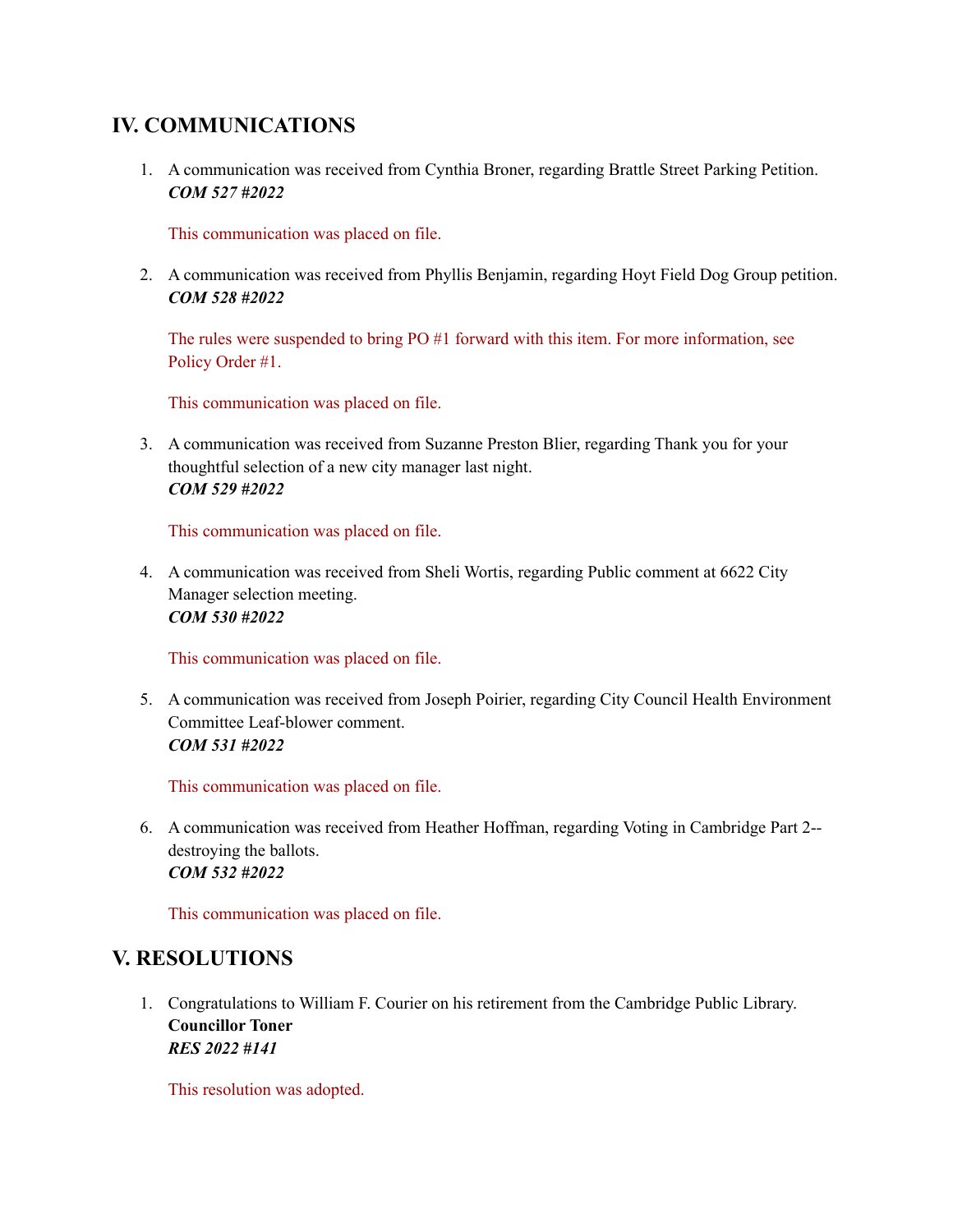2. Congratulations to Rose Francois on being named the next Executive Director of Enroot. **Councillor Nolan, Councillor Azeem, Mayor Siddiqui, Councillor Zondervan** *RES 2022 #142*

This resolution was adopted.

3. Congratulations to Ryan Harris on his Induction Into the Special Olympics Hall of Fame. **Councillor Toner** *RES 2022 #143*

This resolution was adopted.

4. Congratulations to Debra Wise Artistic Director of the Underground Railway Theater, in recognition of her achievement, and thank her for her long career on behalf of the Cambridge and wider Boston community, and especially for her devotion to successfully mentoring young people from all backgrounds.

**Councillor Nolan, Councillor Carlone, Vice Mayor Mallon, Mayor Siddiqui** *RES 2022 #144*

This resolution was amended (in blue): "May 2022 play, Ain't Misbehavin, produced by Young Nerds of Color"

This resolution was adopted as amended.

## **VI. POLICY ORDER AND RESOLUTION LIST**

1. That the City Manager is requested to work with relevant City departments to establish evening, off- leash dog hours during times when Hoyt Field is not being used for other purposes. **Councillor McGovern**

## *POR 2022 #117*

The rules were suspended to bring this policy order forward with Communication #2.

This policy order is in response to a request from roughly 100+ neighborhood members who signed a petition to have off-leash dog hours at Hoyt Field. The park hours would not be extended, and the dogs would be relegated to the field, which is already enclosed.

An amendment was proposed to include "work with the community, including, but not limited to direct abutters" in the final "ordered" paragraph.

This policy order was adopted as amended.

This policy order was adopted as amended.

2. That the Executive Assistant to the City Council confer with the Dedication Committee to consider the request to dedicate a street corner in honor of John Francis Knox.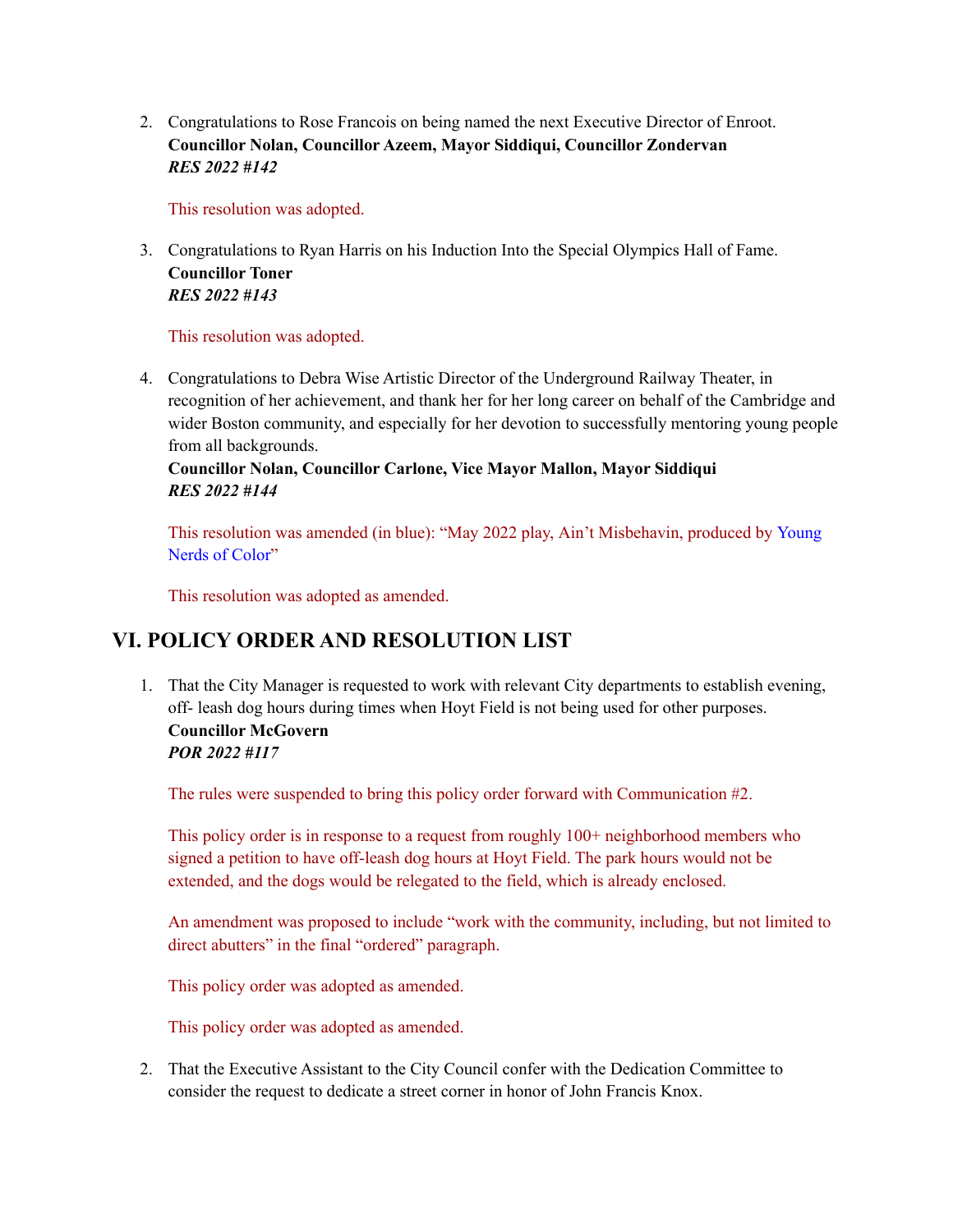#### **Councillor McGovern** *POR 2022 #118*

This policy order asks for a street corner dedication in honor of John Francis Knox.

This policy order was adopted.

3. That the City Manager is requested to direct the appropriate City staff to establish a "community healing initiative" plan to address the issues in our city. **Councillor Simmons**

## *POR 2022 #119*

In the wake of the ongoing COVID19 pandemic, many people all over the City have expressed feelings of stress and tension. Covid has had an impact on mental health and community mental health due to its isolating nature. As we begin to return to a new normal, it is time we address and support those in our community who are feeling "on edge" and need relief. It was suggested that we call on Chandra Banks, who leads healing circles as part of her role as CPSD Conflict Mediator, as well as other facilitators in the City to host healing initiatives.

This policy order was adopted.

4. That the City Manager is requested to direct the appropriate City staff to establish a notification system to all neighborhood residents, regardless of whether they own or rent their homes, within a set area where neighborhood disruptions such as infrastructure work or demolitions are scheduled to occur. **Councillor Simmons** *POR 2022 #120*

This policy order seeks the creation of a city-wide notification system for residents to alert them to construction, demolition, or other infrastructure work and interruptions. This policy order is in response to an April occurrence when only homeowners were sent notification letters, as required, but not renters. This policy order would include renters and eliminate any gaps in communication.

This policy order was adopted.

5. Recognize June 19, 2022 as Juneteenth in the City of Cambridge, and in urging all Cambridge residents to reflect upon the meaning of this important day. **Councillor Simmons, Mayor Siddiqui** *POR 2022 #121*

Juneteenth marks the day the enslaved in Texas were finally told they were free. There will be many celebrations all over the city to mark the holiday. For a complete list of events, click [here](https://www.cambridgema.gov/Departments/mayorsoffice/News/2022/06/juneteenthevents).

This policy order was adopted.

6. That the City Manager be and hereby is requested to work with DCR and all relevant City departments to expand Memorial Drive closures in the summer and fall of 2022.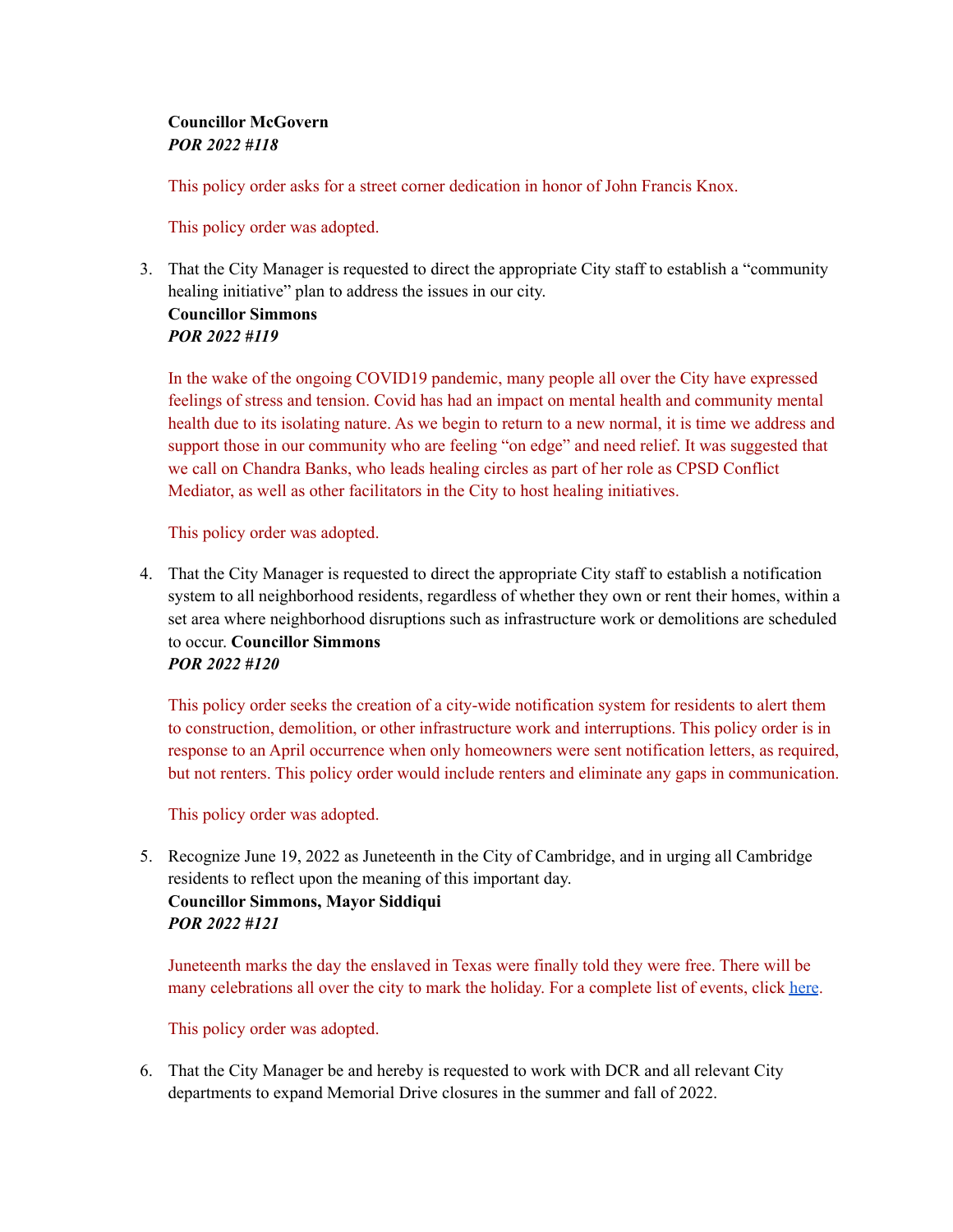#### **Councillor Zondervan** *POR 2022 #12276*

This policy order asks the City Manager to work with the DCR to pilot an eastbound Memorial Drive Closure this summer and fall on one or two weekends from Amesbury Street to Land Boulevard while maintaining Westbound driving traffic and access to MIT facilities. To see the proposed closure and traffic patterns, click [here.](https://cambridgema.iqm2.com/Citizens/Detail_LegiFile.aspx?Frame=None&MeetingID=4032&MediaPosition=&ID=16491&CssClass=) There was discussion about activating the riverfront to include family-based programming that includes something structured for kids to do as a way to attract more people and make them feel invited. There was also discussion about including deep community engagement throughout this pilot process to ensure all voices are heard.

Councillor Simmons added language around expectations for the pilot, some community meetings, outreach, and more. Councillors Zondervan and Toner offered additional amendments regarding the number of community meetings. After adopting all amendments, this is the final version:

WHEREAS: It has come to the attention of the City Council that Boston is [currently](https://www.boston.gov/departments/transportation/copley-connect) [piloting](https://www.boston.gov/departments/transportation/copley-connect) a ten-day closure of Dartmouth Street between the Boston Public Library and Copley Square which will include an expanded farmer's market, additional library activities, café seating, food trucks, performances, block parties, outdoor yoga and dance lessons, and more; and

WHEREAS: Boston will [pilot](https://www.wbur.org/news/2022/06/03/boston-open-streets-expansion-wu-announcement) additional citywide street closures on single days throughout the summer, including on Blue Hill Avenue and Dorchester Avenue, which will include food trucks, games, photo installations, performances, and more; and

WHEREAS: On March 7, 2022, the City Council asked the City Manager to work with DCR to pilot an expansion of Memorial Drive closures along any segments east of Western Avenue that could be used as parkland, as a matter of equity; and

WHEREAS: One highly feasible way to implement this request would be to pilot a closure of Memorial Drive in the Eastbound Direction from Amesbury Street to Land Boulevard, while retaining appropriate access to MIT river facilities, Charles River Yacht Club, and Crimson Sailing Academy, and detouring eastbound traffic via Amesbury, Vassar, Galileo Galilei, and Binney (proposed design attached); and

WHEREAS: The best way to study the impact of such a closure and examine the positive and negative impacts on flows of pedestrians, bikes, cars, buses, and more would be to follow Boston's lead and just try it over the course of one or more weekends during the summer of 2022; and

WHEREAS: Such examination should include both a pre-pilot and post-pilot study exploring the impact to travel patterns in and around the location, including data collection on motor vehicle counts and travel times, pedestrian counts and surveys, and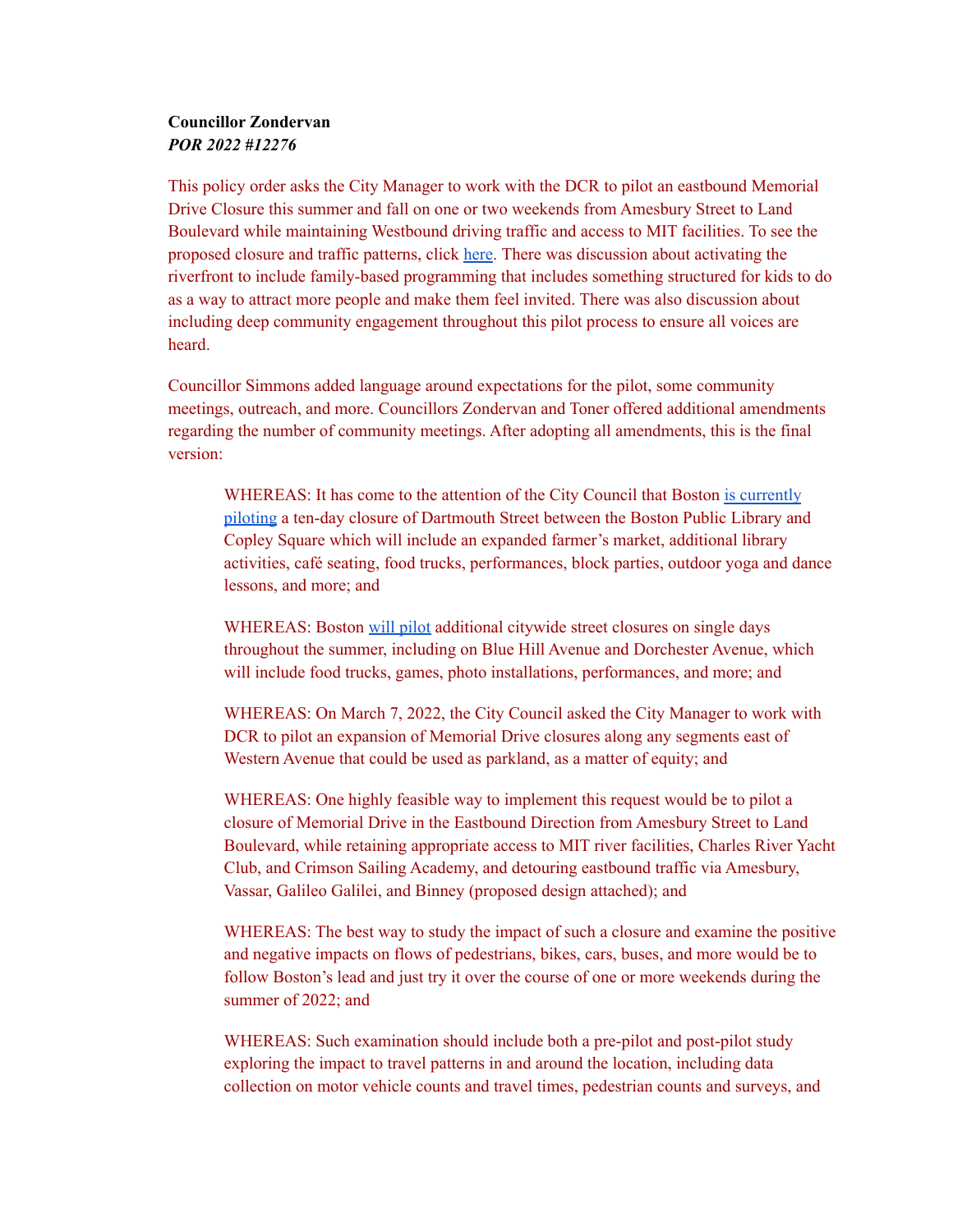bicycle counts, both before, during, and after the pilot period, including at any and all major intersections on primary approaches as well as potential reroute paths; and

WHEREAS: Such a pilot project should include community engagement in the form of no fewer than two community meetings, two prior to implementation and one following implementation (specifically including East Cambridge, Wellington Harrington, The Port, and Central Square) and discussion with stakeholders both before and after, including (but not limited to) MIT, area residents, the business community, and the community of riverfront facilities; and

WHEREAS: Such a pilot project creates an opportunity to bring the community together around engaging and fun programming that promotes mental health and wellbeing, including the potential for a one-of-a-kind evening celebration along the river featuring live music, art, games, food, pop-up retail, activities, family-based programming, and more; now therefore be it

ORDERED: That the City Manager be and hereby is requested to work with DCR and all relevant city departments to implement such a pilot project over one or more weekends in the summer and fall of 2022, and to report back to the City Council on this matter as soon as possible.

This policy order was adopted as amended.

7. Congratulations to History Cambridge in recognition of their continued work to inspire and their mission "to explore how the past influences the present in order to shape a better future. **Councillor Nolan, Councillor Zondervan, Councillor Azeem, Mayor Siddiqui** *POR 2022 #123*

History Cambridge, a local history museum on Brattle Street, as part of its ongoing work illuminating the history of Cambridge, has installed an exhibit on the [Forgotten](https://www.cambridgeday.com/2022/06/06/cambridges-caribbean-connection-runs-deep/) Souls of Tory [Row,](https://www.cambridgeday.com/2022/06/06/cambridges-caribbean-connection-runs-deep/) honoring the Caribbean tradition of bottle trees brought to the United States by enslaved people in the Caribbean. During Caribbean-American Heritage month, it is important to highlight the contributions of this community, and we are grateful to History Cambridge for doing so in an educational and beautiful way.

This policy order was adopted.

8. Proclaim June 25, 2022, to be "Pit Rat Day" to honor the history of The Pit and all of those who called it home. **Councillor McGovern**

## *POR 2022 #124*

The Pit was created in 1982, during the Red Line expansion project and became a gathering space for young people self-identifying as misfits, giving them a home away from home. Now, as The Pit begins to undergo construction to be leveled off into a plaza, losing its original appearance,